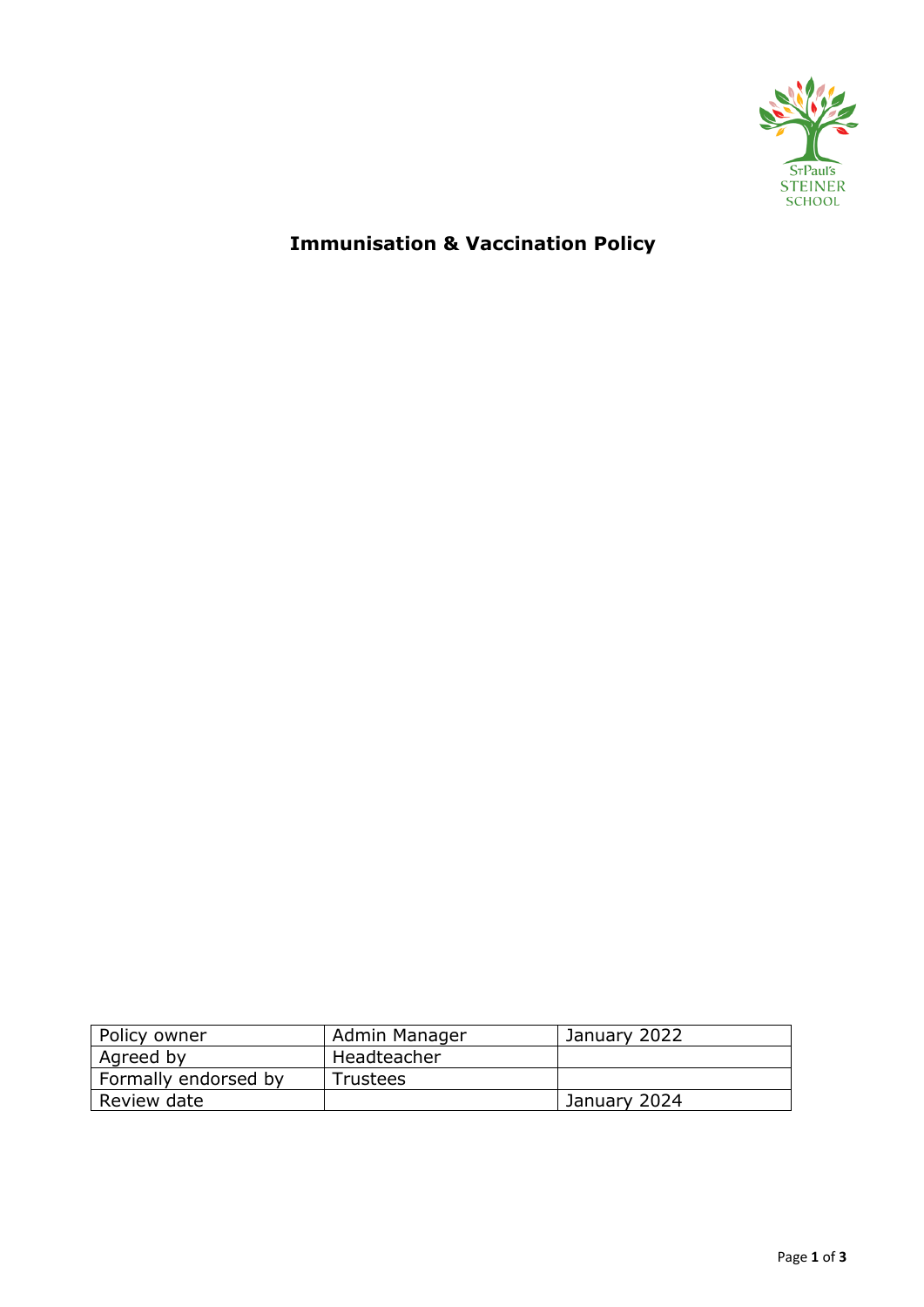# **Immunisation & Vaccination Policy**

*St Paul's Steiner School is committed to safeguarding and promoting the welfare of children and young people and expects all staff and volunteers to share this commitment*.

Vaccination UK has been commissioned by NHS England since 2015 to provide school aged immunisations, including Influenza, to pupils across numerous counties and boroughs in England.

The role of the school will be to pass all information from Public Health England on to parents. Staff in school will not give parents advice on vaccinations or immunisations but will refer to parents health services.

#### **School Age Vaccinations**

**HPV Vaccine** (Human Papillomavirus)

#### **BOYS & GIRLS - DUE IN YEAR 8 (AGE 12 years old)**

The human papillomavirus (HPV) is the name given to a family of viruses. Different types of HPV are classed as either high risk or low risk, depending on the conditions they can cause. For instance, some types of HPV can cause warts or verruca. Other types are associated with cervical cancer. HPV is very common and is easily spread by sexual activity. As much as half the population will be infected at some time in their life. In most cases, the virus does not do any harm because your immune system gets rid of the infection. But in some cases, the infection persists and can lead to health problems.

A vaccine called Gardasil is used in the national cervical cancer vaccination programme. Gardasil protects against the two types of HPV, between them responsible for more than 70% of cervical cancers in the UK. A bonus of using Gardasil to prevent cervical cancer is that it prevents genital warts too. The vaccine consists of two injections into the upper arm spaced at least six, and not more than 24 months apart. Research has indicated that the HPV vaccine protects against cervical cancer for at least 20 years.

**DTP & MEN ACWY** (DIPHTHERIA/TETANUS/POLIO & MENINGITIS ACWY)

#### **BOYS & GILRS - DUE IN YEAR 9 (AGE 13/14 years old)**

In total, you need 5 doses of the tetanus, diphtheria and polio vaccines through your childhood. This will build up and maintain your body's own immunity against these infections and protect you against the diseases. You receive the first 3 doses as a baby in the 6-in-1 vaccine. The fourth dose is given around the age of 3 as a pre-school booster in the 4-in-1 vaccine, and the fifth and final dose is the teenage 3-in-1 booster given at age 14 (school year 9).

The MenACWY vaccine is given by a single injection into the upper arm and protects against 4 strains of the meningococcal bacteria – A, C, W and Y. These bacteria cause meningitis and blood poisoning (septicaemia), both rare but life-threatening diseases.

#### **Nasal Spray or Injected Flu Vaccination**

#### **BOYS & GIRLS – ANNUAL from RECEPTION TO YEAR 11 (4 – 15/16 years old)**

Flu is caused by a virus. It can be a very unpleasant illness for children. It can also lead to serious problems, such as bronchitis and pneumonia. Children spread flu easily. Vaccinating them also protects others who are vulnerable to flu, such as babies and older people.